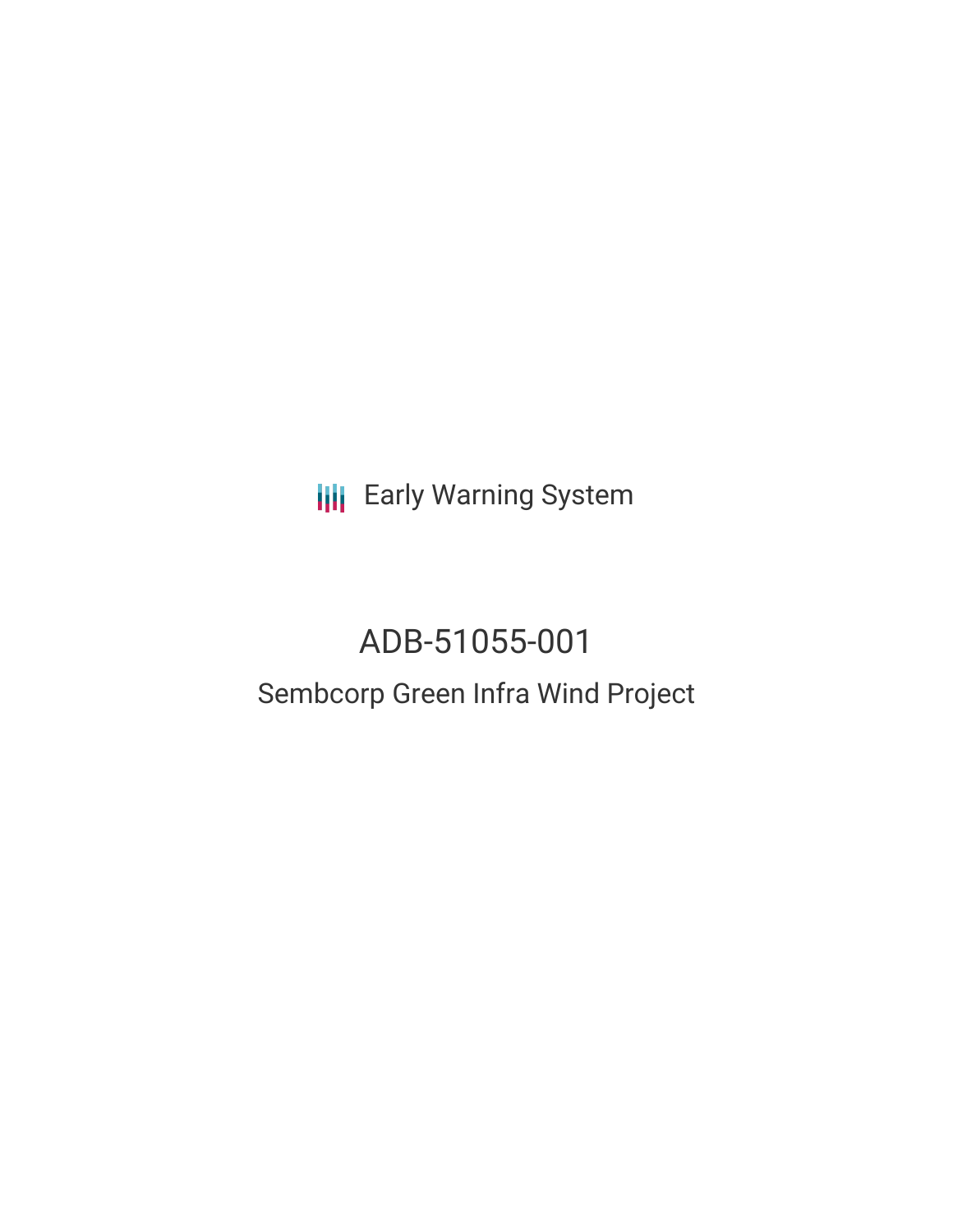

#### **Quick Facts**

| <b>Countries</b>               | India                                |
|--------------------------------|--------------------------------------|
| <b>Financial Institutions</b>  | Asian Development Bank (ADB)         |
| <b>Status</b>                  | Proposed                             |
| <b>Bank Risk Rating</b>        | B                                    |
| <b>Borrower</b>                | Green Infra Renewable Energy Limited |
| <b>Sectors</b>                 | Energy                               |
| <b>Investment Type(s)</b>      | Loan                                 |
| <b>Investment Amount (USD)</b> | \$75.10 million                      |
| <b>Loan Amount (USD)</b>       | \$75.10 million                      |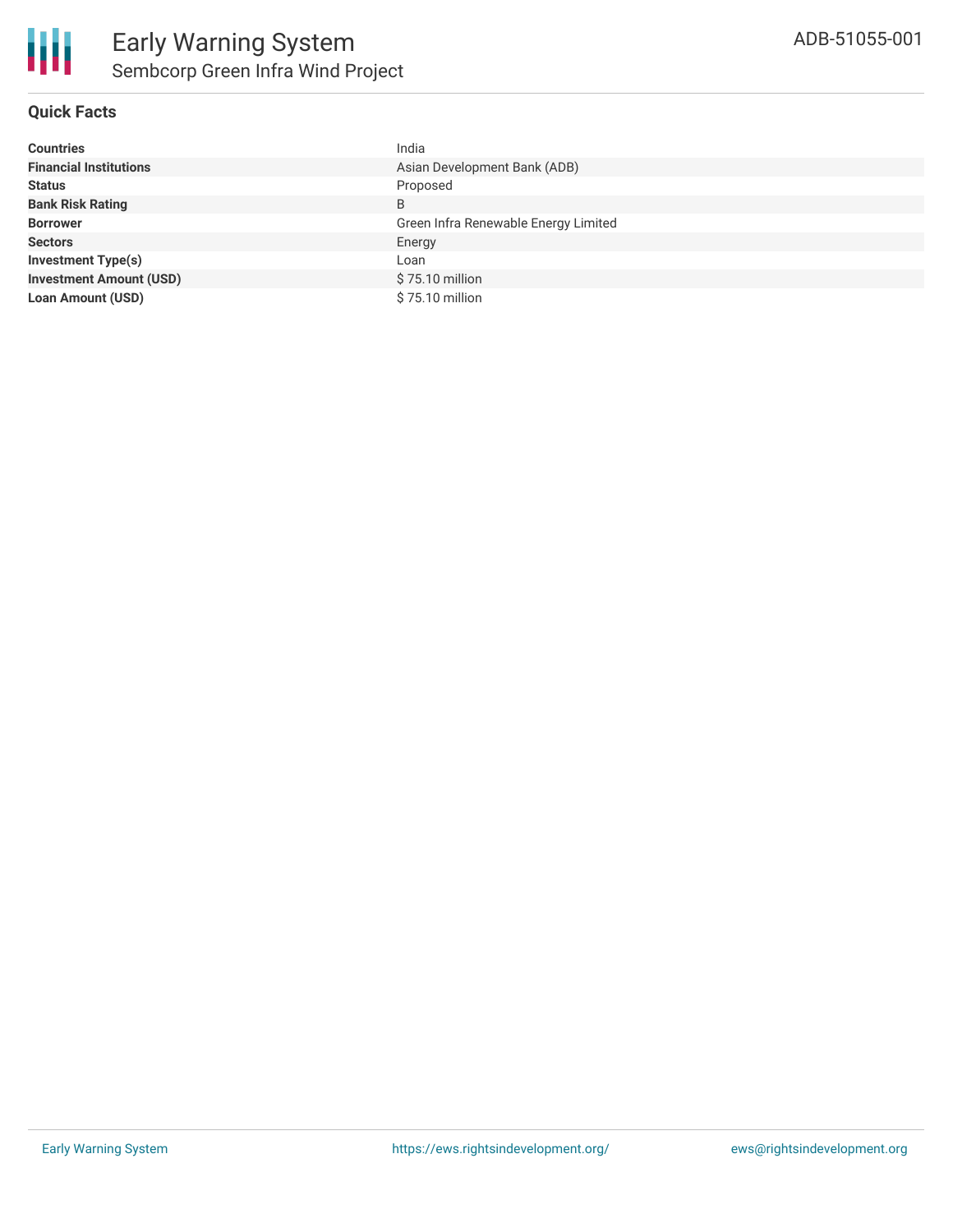

### **Project Description**

According to the bank website, "the Project involves development and construction of a portfolio of 400MW of wind power projects across various states in India (90 MW in Gujarat, 310 MW in other states). The projects will be housed in Green Infra Wind Energy Ltd (GIWEL), which is a subsidiary of SGIL and has 203MW of operating wind power capacity. The transaction will be structured as corporate finance to GIWEL, with elements of project finance like security over project assets, charge over project cash flow etc built in. The company will use these funds, along with equity infusion by Sembcorp and local commercial debt to fund the construction of the above projects."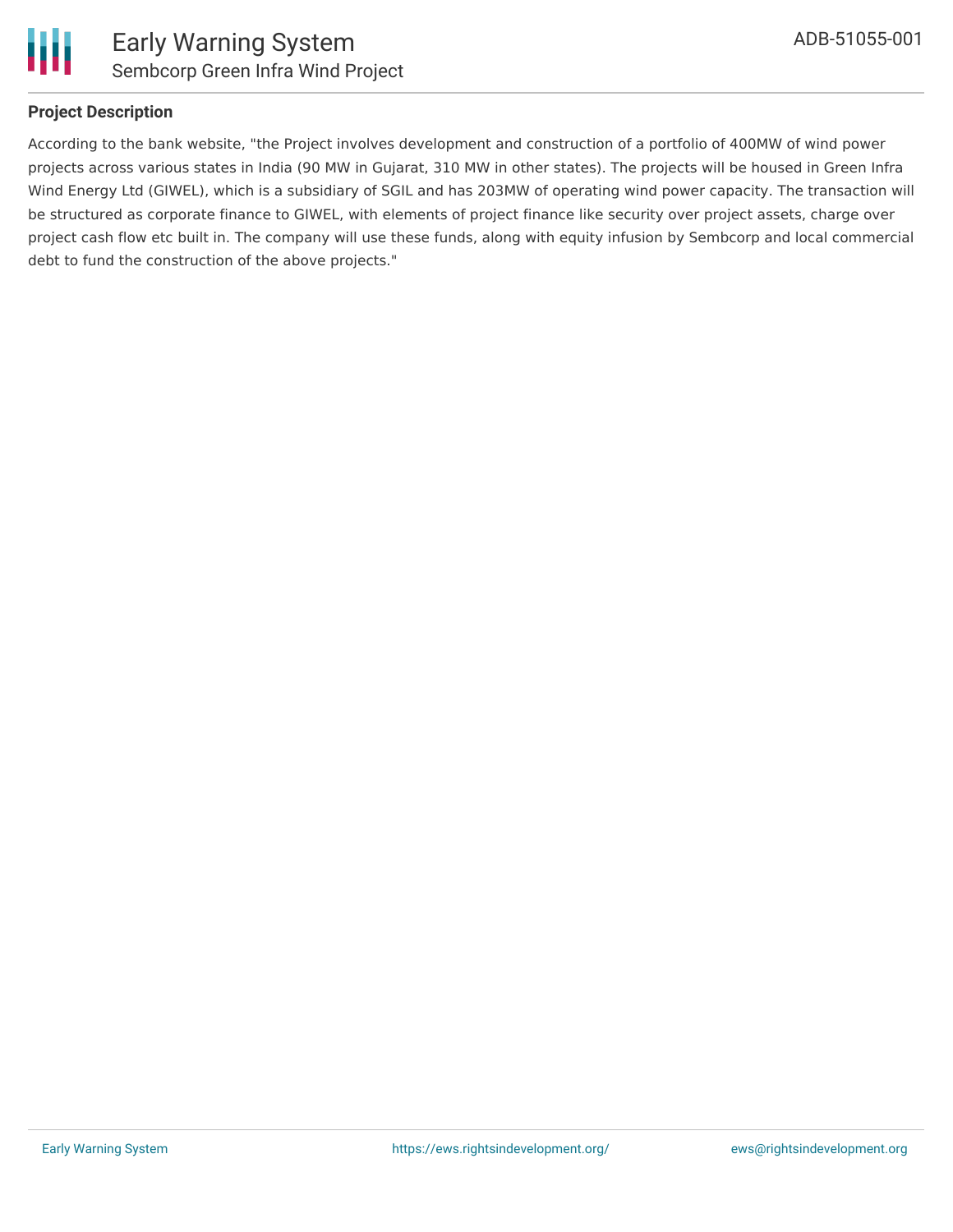#### **Investment Description**

Asian Development Bank (ADB)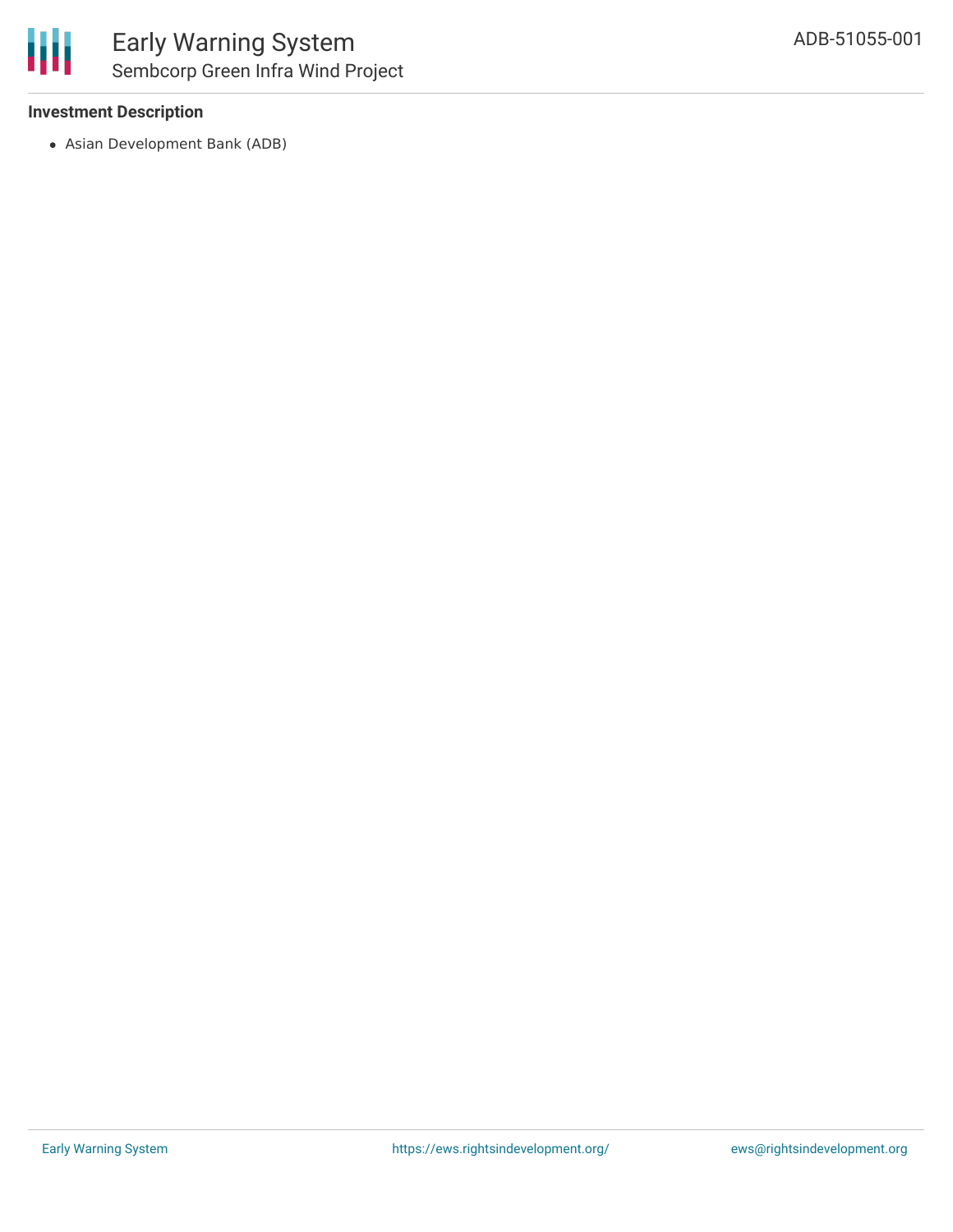

### Early Warning System Sembcorp Green Infra Wind Project

| <b>Private Actor 1</b> | <b>Private Actor</b><br>Role | <b>Private Actor</b><br>1 Sector | <b>Relation</b>          | <b>Private Actor 2</b>               | <b>Private Actor</b><br>2 Role | <b>Private Actor</b><br>2 Sector |
|------------------------|------------------------------|----------------------------------|--------------------------|--------------------------------------|--------------------------------|----------------------------------|
|                        | $\overline{\phantom{a}}$     | $\overline{\phantom{0}}$         | $\overline{\phantom{0}}$ | Green Infra Renewable Energy Limited | Client                         |                                  |
|                        |                              | $\overline{\phantom{0}}$         | $\overline{\phantom{a}}$ | Sembcorp Green Infra Limited (SGIL)  | Parent Company                 | $\overline{\phantom{a}}$         |
|                        | $\overline{\phantom{a}}$     | $\overline{\phantom{0}}$         | $\overline{\phantom{0}}$ | Sembcorp Industries Ltd              | Parent Company                 | $\overline{\phantom{a}}$         |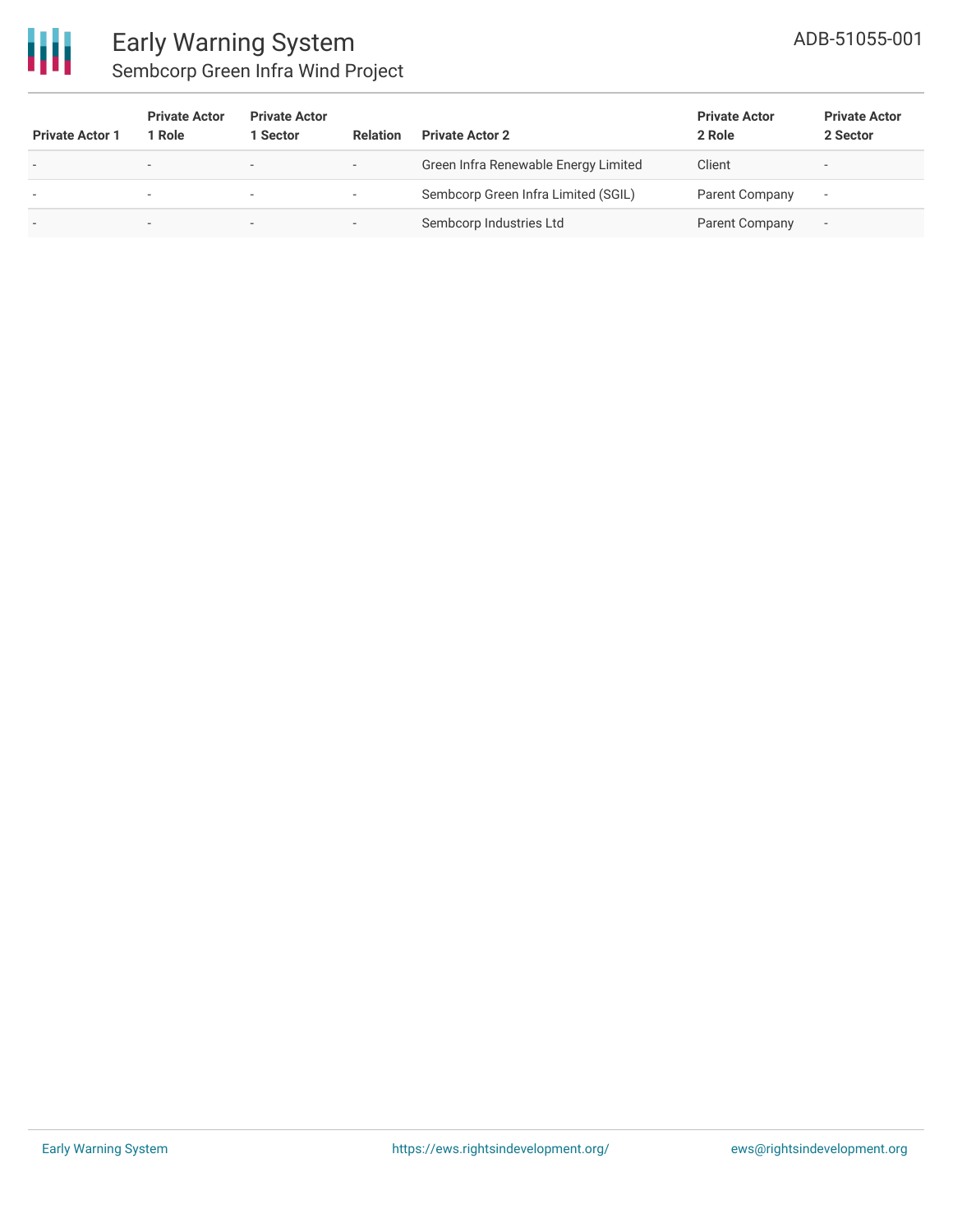

#### **Contact Information**

**Responsible ADB Department** Private Sector Operations Department **Responsible ADB Division** Infrastructure Finance Division 1 **Responsible ADB Officer** Choudhary, Mayank **Project Sponsor(s)** SembCorp Sembcorp Green Infra Limited (SGIL)

#### **ACCOUNTABILITY MECHANISM OF ADB**

The Accountability Mechanism is an independent complaint mechanism and fact-finding body for people who believe they are likely to be, or have been, adversely affected by an Asian Development Bank-financed project. If you submit a complaint to the Accountability Mechanism, they may investigate to assess whether the Asian Development Bank is following its own policies and procedures for preventing harm to people or the environment. You can learn more about the Accountability Mechanism and how to file a complaint at: http://www.adb.org/site/accountability-mechanism/main